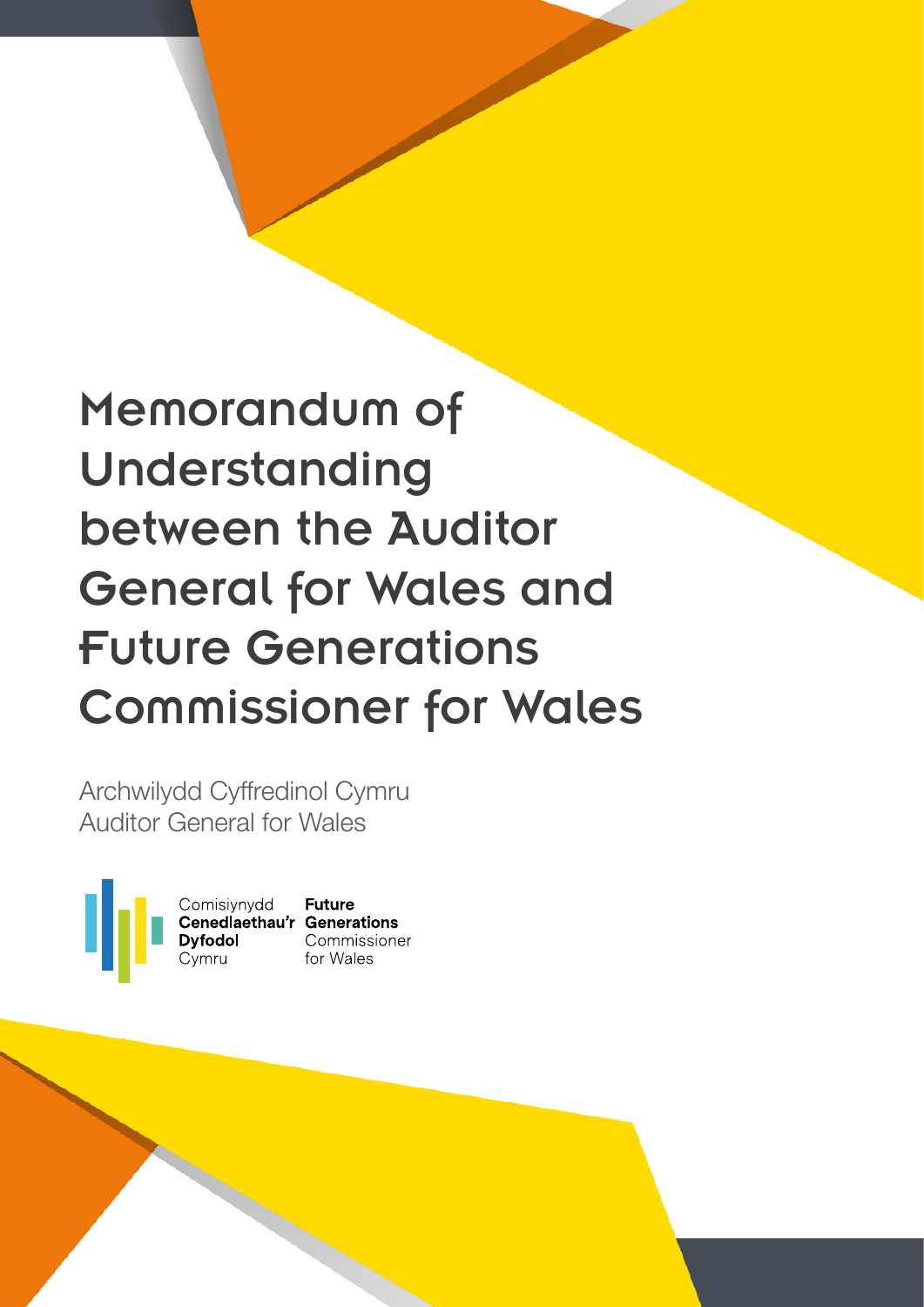

"By cooperating and coordinating our efforts, I and the Auditor General for Wales hope to contribute to a public service environment where sustainable decision-making provides good quality services for today without compromising the ability of future generations to meet their needs. Our Memorandum of Understanding demonstrates how we intend to achieve that."

### Sophie Howe

2 Memorandum of Understanding

Future Generations Commissioner for Wales "Having a document which sets out how we intend to work together provides useful clarity for our organisations and for the public bodies covered by the Well-being of Future Generations Act. The Future Generations Commissioner and I have been working closely together since the Act came into force. We are absolutely committed to continuing to do that, so that we can use our respective resources and expertise to best effect."

### Huw Vaughan-Thomas

Auditor General for Wales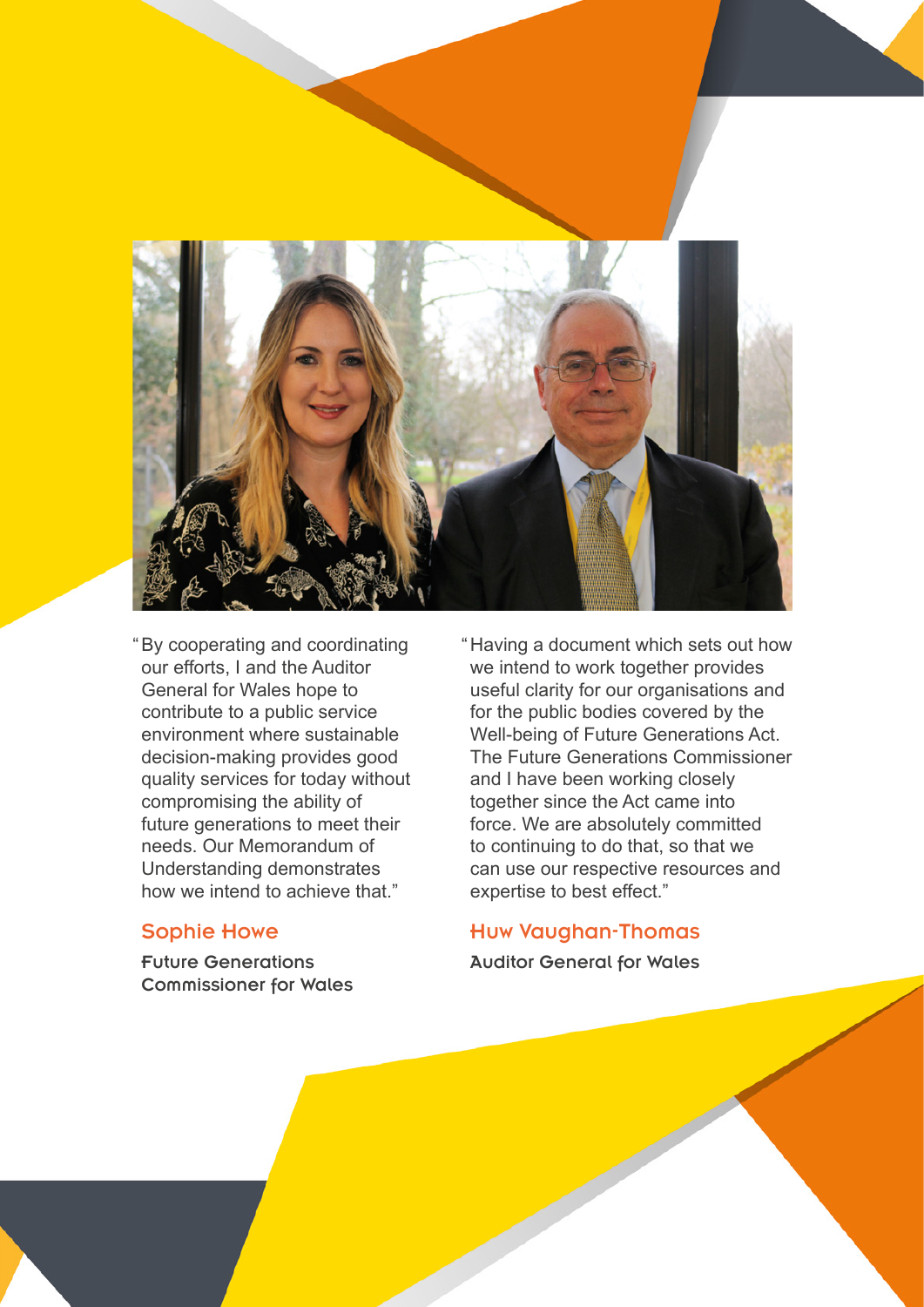## **Contents**

| Why we need a Memorandum of Understanding (MoU) | 4 |
|-------------------------------------------------|---|
| What we are required to do                      | 4 |
| The principles that guide our work              |   |
| How we will work                                | 8 |
| Working together                                |   |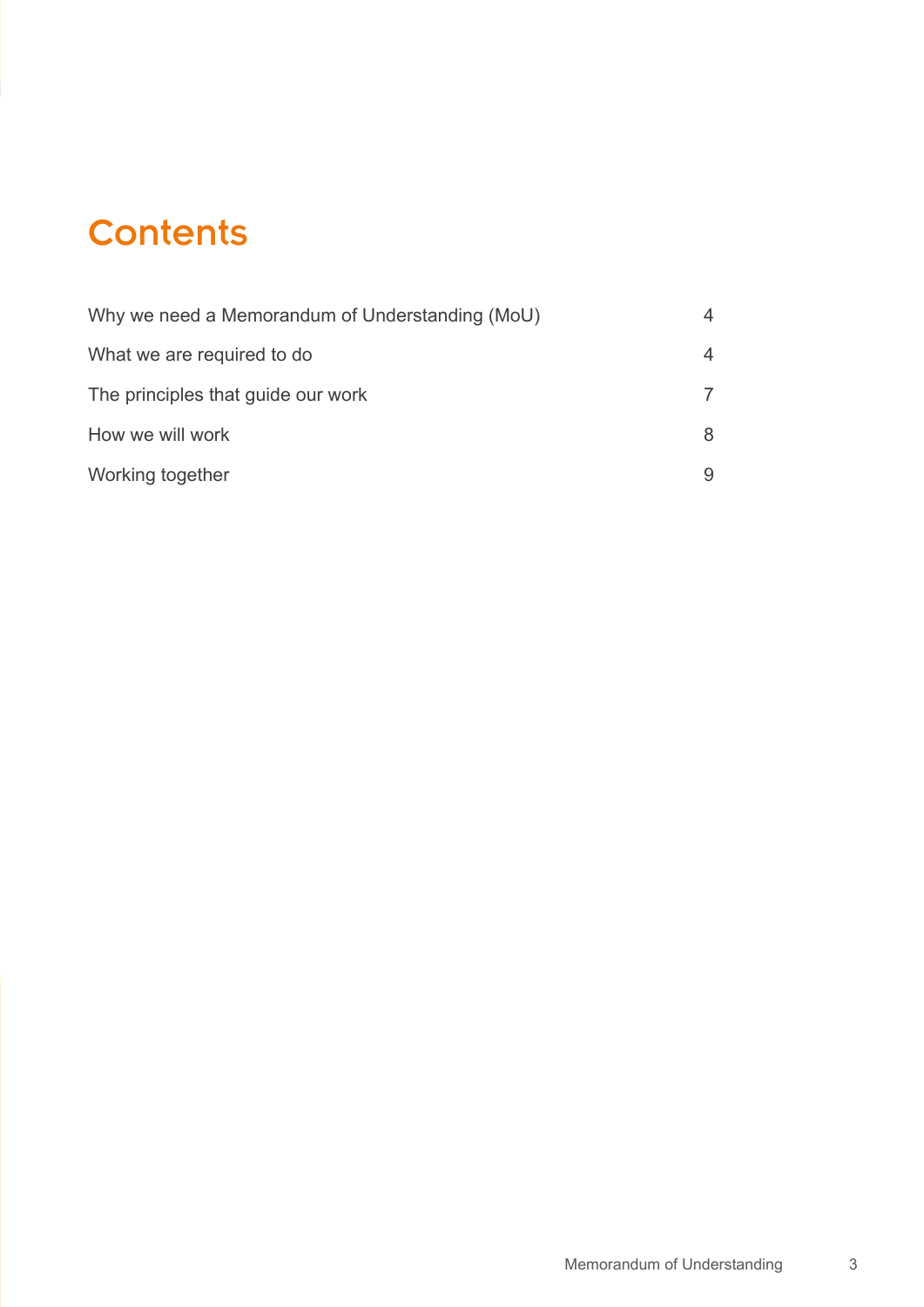### <span id="page-3-0"></span>Why we need a Memorandum of Understanding (MoU)

1 As the Auditor General for Wales and the Future Generations Commissioner for Wales, we recognise the importance of setting out clear arrangements for how we will work together on both strategic and operational matters. This MoU provides a basis for how we will cooperate to successfully deliver on areas of common interest, and specifically, on the related responsibilities set out under the Well-being of Future Generations (Wales) Act 2015 (the Act).1

### What we are required to do

2 As Auditor General and Future Generations Commissioner for Wales, we both have statutory responsibilities under the Act. An overview of these responsibilities are set out on pages 5 and 6.

1 Nothing in this MoU should be interpreted as fettering our discretion in the exercise of statutory functions. If a conflict arises between this MoU and statute, statute prevails.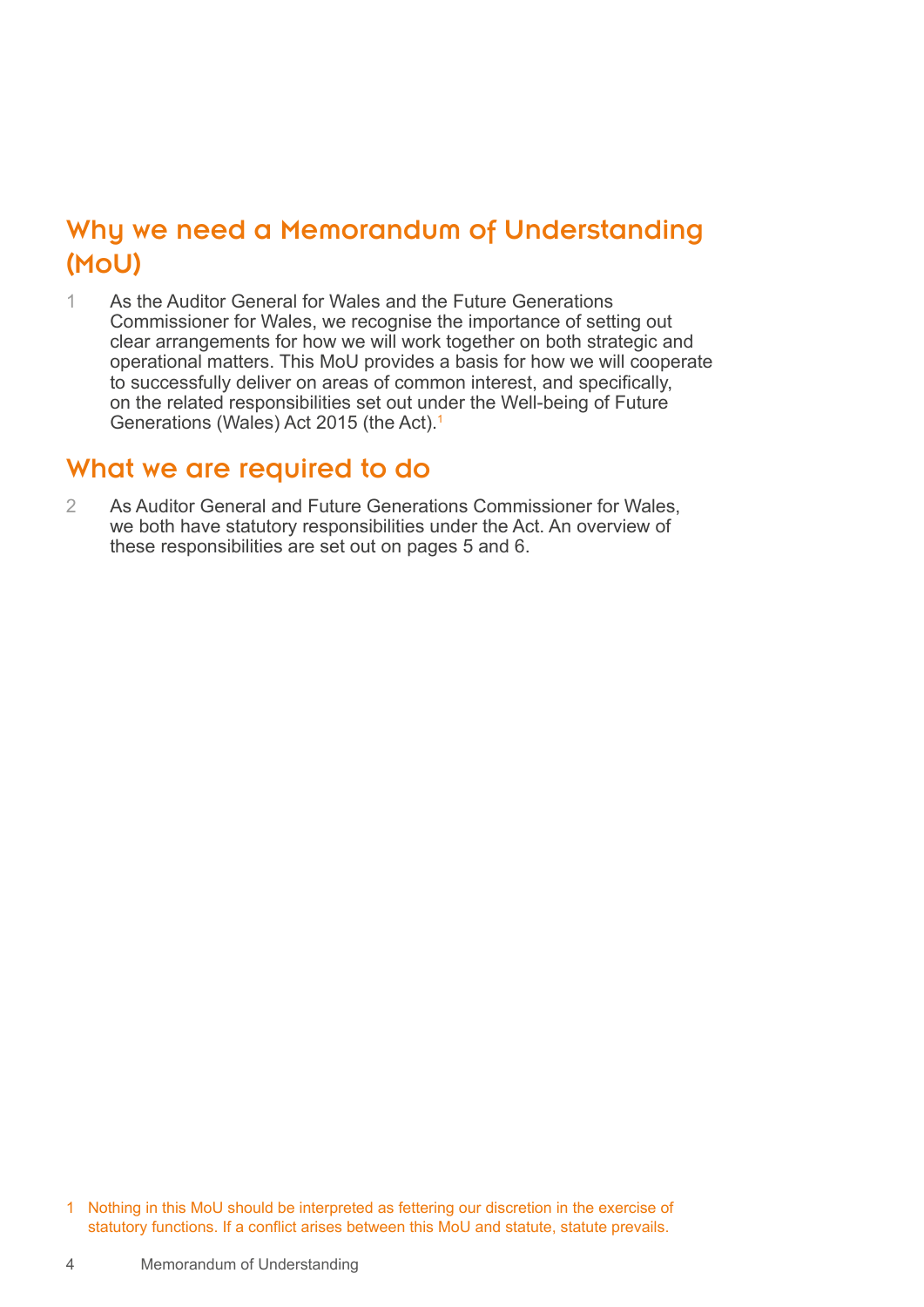#### **The Future Generations Commissioner for Wales**

The Act places the following general duty on the Commissioner:

- a) to promote the sustainable development principle, in particular to:
	- i. act as a guardian of the ability of future generations to meet their needs, and
	- ii. encourage public bodies to take greater account of the long-term impact of the things that they do, and
- b) for that purpose to monitor and assess the extent to which well-being objectives set by public bodies are being met.

In carrying out this general duty, the Commissioner may undertake a range of functions. These relate to the provision of advice or assistance, raising awareness and encouraging best practice. She may also undertake research or studies into specific areas.

The Commissioner may also conduct review into the extent to which a public body is safeguarding the ability of future generations to meet their needs by taking account of the long term impact of things the body does under section 3 of the Act (the well-being duty to carry out sustainable development). In conducting a review, the Commissioner's reviews may look at:

- a) the steps the body has taken or proposes to take to meet its well-being objectives;
- b) the extent to which the body is meeting its well-being objectives;
- c) whether a body has set well-being objectives and taken steps to meet them in accordance with the sustainable development principle.

In conducting a review, the Commissioner must have regard to any examination of the body carried out by the Auditor General under section 15 of the Act.

The Commissioner may make recommendations as part of a review and must publish a report of a review.

The Commissioner may conduct a single review of two or more public bodies.

The Commissioner must report once every National Assembly election cycle her assessment of the improvements public bodies should make in order to set and meet well-being objectives in accordance with the sustainable development principle (the Future Generations Report).

#### Source: Part 3 **Well-being of Future Generations (Wales) Act 2015**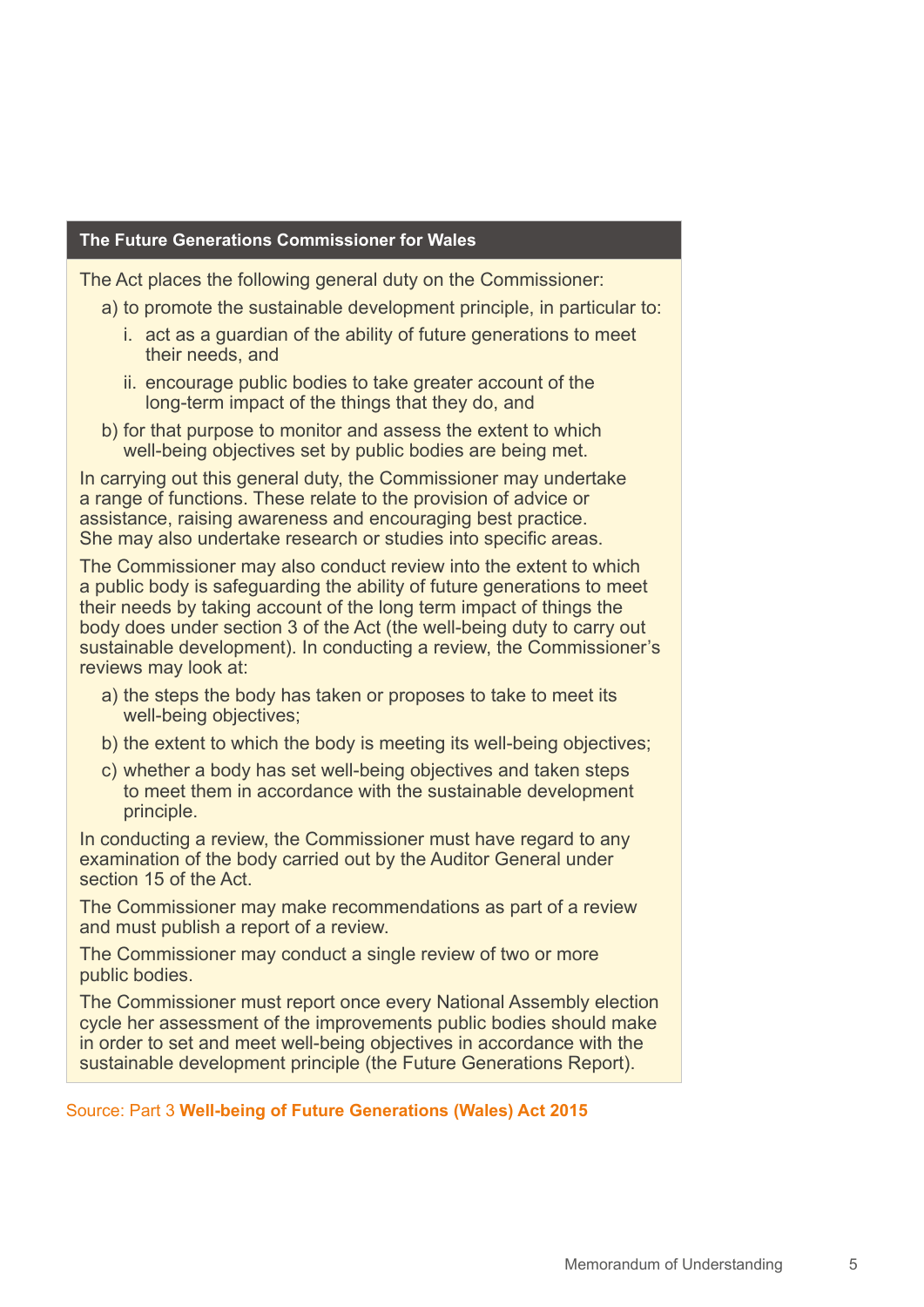#### **The Auditor General**

The Auditor General for Wales may carry out examinations of 44 public bodies for the purposes of assessing the extent to which they have acted in accordance with the sustainable development principle when:

- a) setting well-being objectives, and
- b) taking steps to meet those objectives.

The Auditor General must examine each public body at least once in a five year period and must present a report on the examinations to the National Assembly for Wales before each Assembly election.

In carrying out an examination, the Auditor General must take account of any advice or assistance given to the public body, or any review of and recommendations made to the body, by the Future Generations Commissioner for Wales. He must also consult the Commissioner.

#### Source: Section 15 of the **Well-being of Future Generations (Wales) Act 2015**

3 In addition to the Act, the Auditor General has functions under other legislation, such as the Public Audit (Wales) Act 2004 and the founding legislation of various public bodies. In summary, the Auditor General is the statutory external auditor of most of the Welsh public sector, and he examines how public bodies manage and spend public money. Each year the Auditor General, using resources provided by the Wales Audit Office (WAO), delivers an extensive but proportionate programme of external audit work. The WAO also identify good practice from across the full breadth of the Auditor General's audit work and disseminate this to public bodies and wider stakeholders.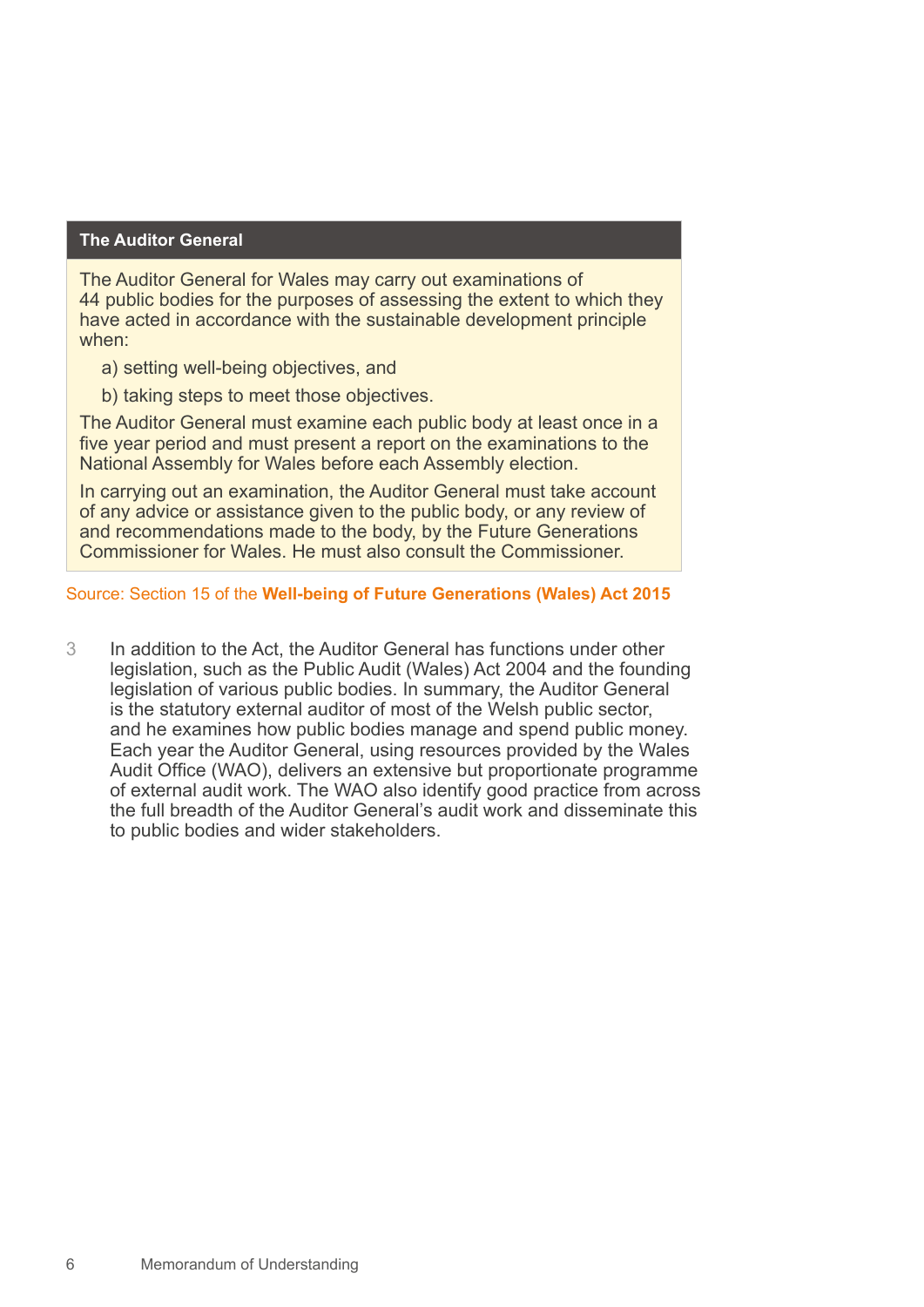### <span id="page-6-0"></span>The principles that guide our work

- 4 The sustainable development principle and the principles of public audit guide the way in which our respective organisations carry out our work (Appendix 1).
- 5 The sustainable development principle requires acting in a manner that seeks to ensure that the needs of the present are met without compromising the ability of future generations to meet their own needs. In order to act in that manner, public bodies need to carry out the 'five ways of working', which are as follows:
	- Looking to the long term so that we do not compromise the ability of future generations to meet their own needs.
	- Taking an integrated approach so that public bodies look at all the well-being goals in deciding on their well-being objectives.
	- Involving a diversity of the population in the decisions that affect them.
	- Working with others in a collaborative way to find shared sustainable solutions.
	- Understanding the root causes of issues to prevent them from occurring.2

The Commissioner has committed to putting the sustainable development principle at the heart of her work and that of her team so that they can be the change they want to see in others.

- 6 The principles of public audit, which underpin the audit work of the Auditor General, are:
	- being public focused;
	- being independent;
	- being proportionate;
	- being accountable.

Auditors must carry out their work consistently in accordance with these principles.<sup>3</sup>

- 7 While not required to adhere to the sustainable development principle, the Auditor General is also undertaking work to ensure that the sustainable development principle is meaningfully reflected in audit practice.
- 2 Welsh Government, **Shared Purpose: Shared Delivery, Statutory Guidance on the Well-being of Future Generations (Wales) Act 2015**, 2016
- 3 For further information on how the Auditor General carries out his functions, please see the Code of Audit Practice on the Wales Audit Office website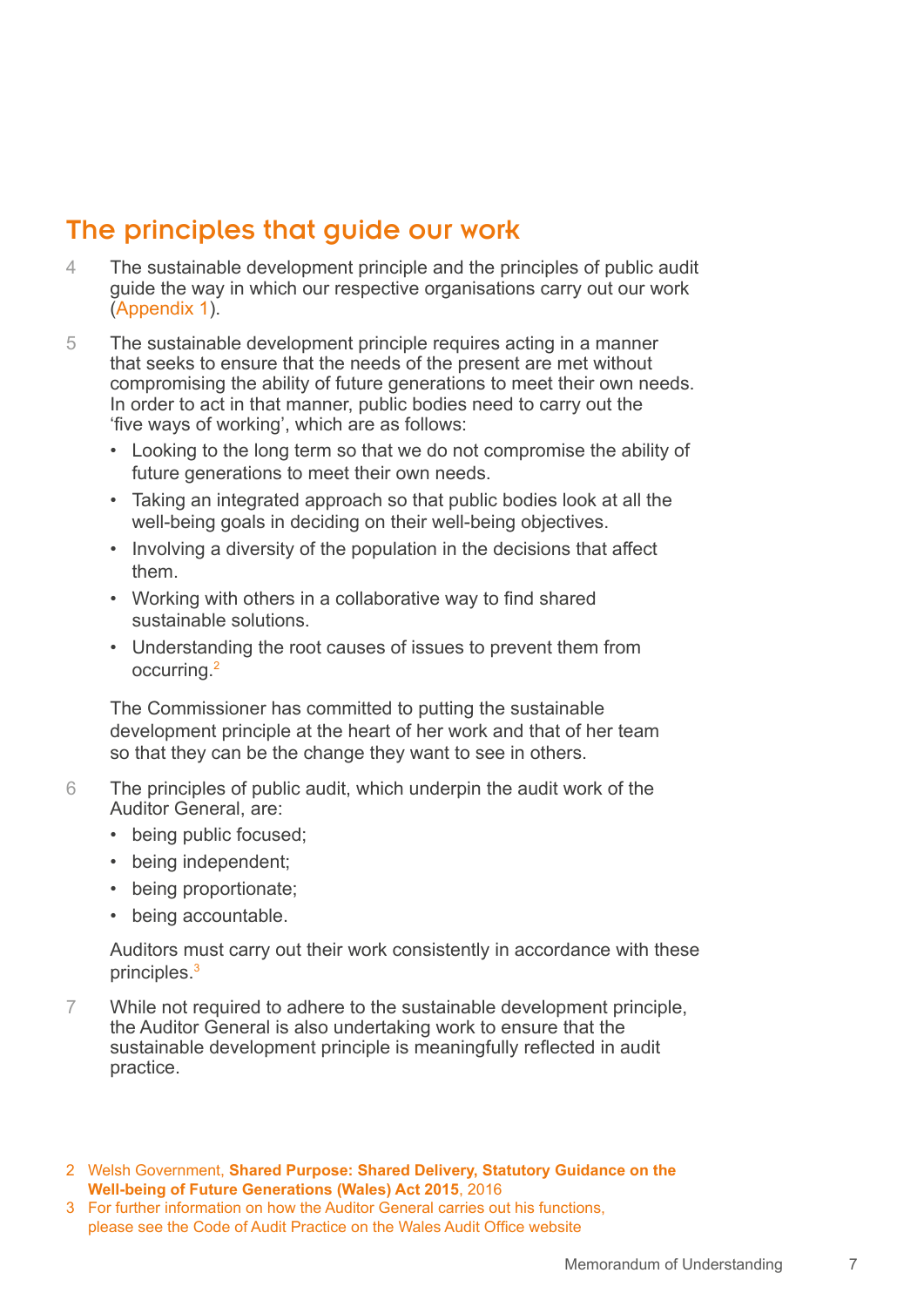### <span id="page-7-0"></span>How we will work

As Auditor General and Future Generations Commissioner for Wales, we will ensure our organisations work in the following ways to ensure we maximise our effectiveness and make best use of our collective resources and expertise:

- a We will work together to develop a common view of what good practice could look like and to identify and promote good practice.
- b We will work together so as to avoid placing confusing or competing expectations on public bodies.
- c We will apply an approach to review that recognises the importance of failure as part of learning and improvement.
- d We will continue to build relevant knowledge and expertise within our organisations and will share that to help other organisations.
- e We will share and take account of one another's work, so as to help ensure that we have the right information to undertake our respective responsibilities to best effect.
- f We will seek to place reliance on one another's work where appropriate, pooling our respective expertise and knowledge.
- We will seek to ensure that work we do in each public body is joined-up and complementary.

By cooperating and coordinating our efforts we hope to contribute to a public service environment where:

- a Public bodies use sustainable decision-making to provide good quality services that improve the well-being of the people of Wales, without compromising the ability of future generations to meet their needs.
- b Public bodies engage positively with the Act, using the sustainable development principle as a means of driving positive change.
- c Public bodies are ambitious in their efforts to improve and are willing and able to take well-managed risks.
- d Public bodies learn from success and failure, both from their own and others' experiences.
- e Public bodies engage positively with the Auditor General and Commissioner to help them to challenge business as usual and improve.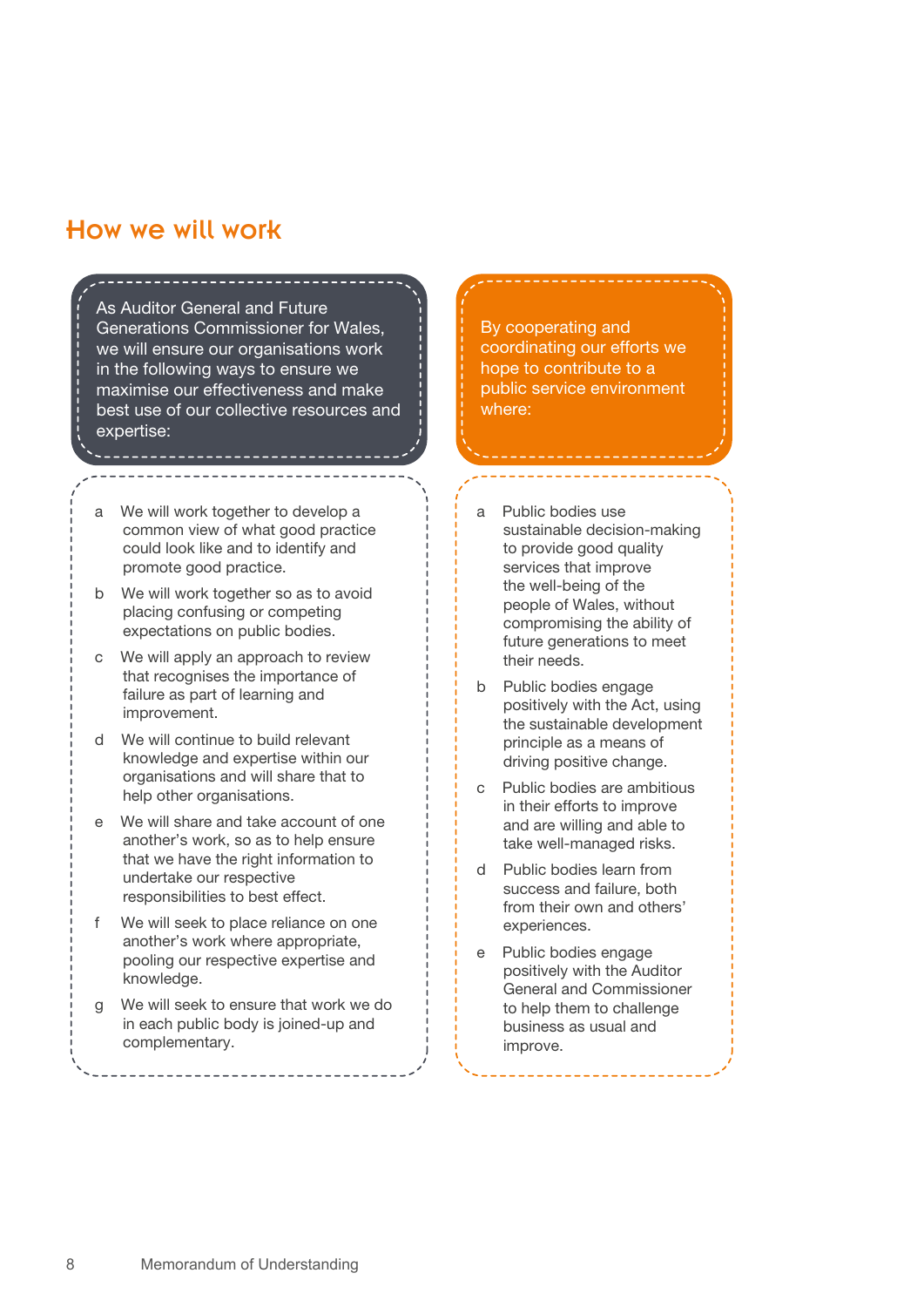### <span id="page-8-0"></span>Working together

8 There are five specific areas under the Act where the Auditor General and Commissioner have a shared interest or responsibility. The following sections set out how we will work together on these.

### Monitoring and assessment

- 9 The Commissioner's general duty sets out a responsibility to monitor and assess the extent to which the well-being objectives set by public bodies are being met.<sup>4</sup> In order to do this, the Commissioner will gather evidence through a range of mechanisms, including any reviews undertaken under secton 20 of the Act. She will also draw on relevant work undertaken by the Auditor General. This may include section 15 examination work, as well as wider audit work.
- 10 We will develop a co-ordinated work programme, which will include arrangements for how our two organisations will contribute relevant information that supports the Commissioner to discharge her duty.

### Examinations and reviews

- 11 The Auditor General may carry out examinations and the Commissioner may conduct reviews, as per their functions under section 15 and section 20 of the Act (see summary on page 2).
- 12 We will work together to ensure a coordinated approach to examinations and reviews, so that:
	- our work is complementary, proportionate and has maximum value and impact;
	- we help make efficient use of our resources;
	- we help each other to discharge our statutory responsibilities under the Act, including the Commissioner's general duty to monitor and assess the extent to which well-being objectives set by public bodies are being met.
- 13 The co-ordinated work programme will set out arrangements for section 15 examinations and section 20 reviews.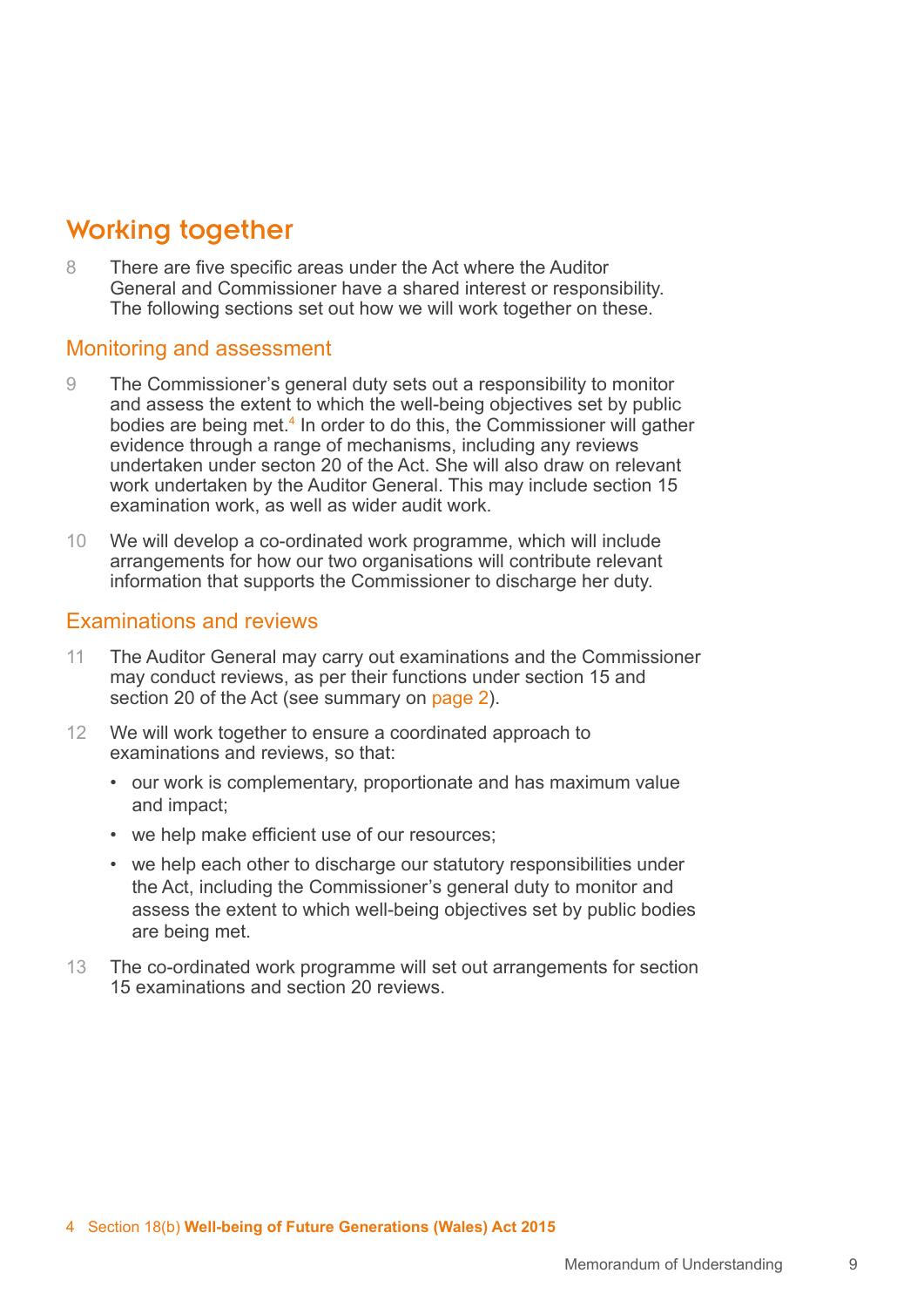#### **Delivery of the Auditor General's examinations and the Commissioner's reviews**

The Auditor General will undertake examination work in each of the 44 bodies over a five year period, as required by the Act.

In undertaking examination work, the Auditor General will consult and, as appropriate, seek the advice of the Commissioner (see page 2). For example, the Auditor General could seek the Commissioner's advice when scoping examination work or when identifying improvement actions following examination work. The Auditor General will also have regard to any related work that the Commissioner has undertaken when designing and delivering that examination work.

The Commissioner will have regard to the Auditor General's examination work when determining whether a review of one of the 44 bodies is necessary. The Commissioner has the power to undertake reviews, meaning the number and frequency are not a requirement. Given this, the Commissioner will only undertake reviews at those bodies where she considers it to be necessary. The Commissioner will, therefore, consider undertaking a review where the Auditor General's examination work has highlighted concerns. While the Commissioner may take broader issues into consideration in undertaking a review, she will seek the Auditor General's view as part of the process of determining whether a review is necessary.

The Auditor General will take account of any recommendations made by the Commissioner when undertaking future examination work and may explore whether a body has acted on those recommendations.

The Auditor General and Commissioner will have a continuing dialogue to enable them to work effectively, sharing relevant work and involving one another as appropriate.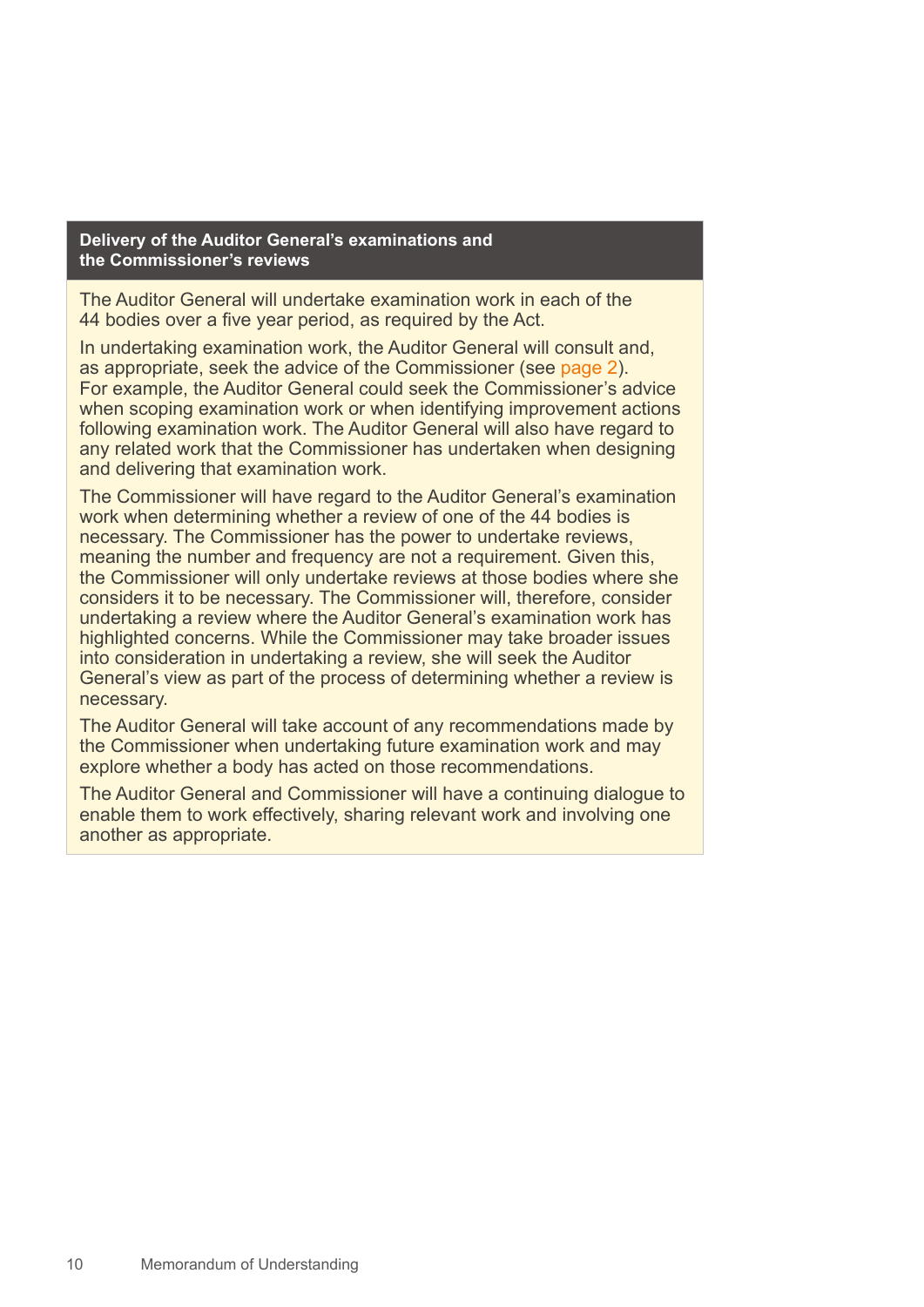The AGW will examine each of the 44 bodies

The AGW will consult and seek the Commissioner's advice, as appropriate

> The AGW will have regard to relevant work undertaken by the Commissioner

**Examinations** by the Auditor General for Wales

> Reviews by the Future **Generations Commissioner** for Wales

The Auditor General and Commissioner will have a continuing dialogue and share relevant work as appropriate.

> The Commissioner will have regard to the Auditor General's examinations

The Commissioner will seek the Auditor General's view when determining whether a review is necessary

The Commissioner will consider undertaking a review where the AGW has highlighted concerns

The Auditor General will take account of the Commissioner's recommendations when undertaking future examination work and may explore whether a body has acted on them.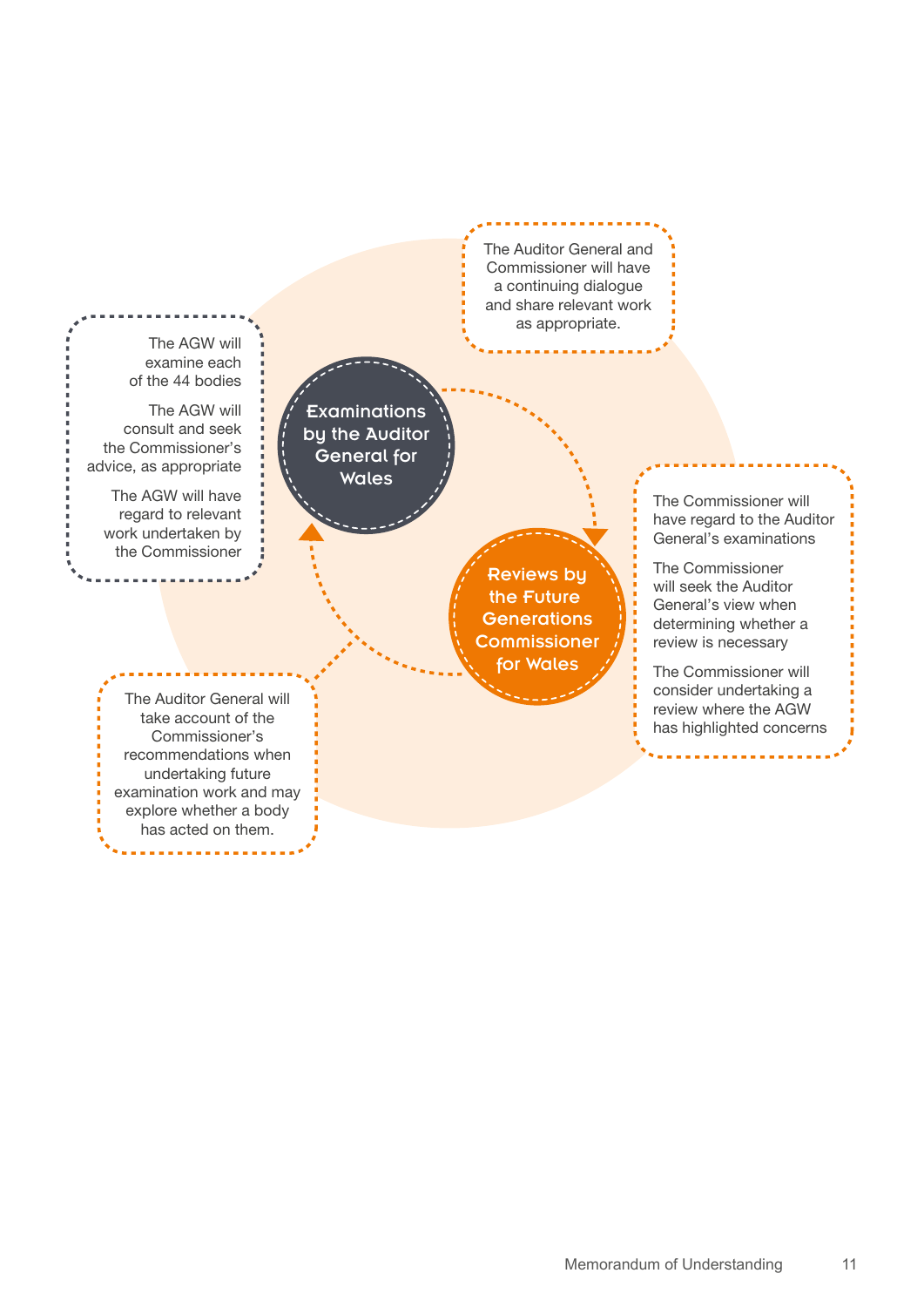### National reports

- 14 The Auditor General is required to report on the results of his examinations<sup>5</sup>
- 15 The Commissioner is required to publish a report containing her assessment of the improvements public bodies should make in order to set and meet well-being objectives in accordance with the sustainable development principle (the Future Generations Report).<sup>6</sup> In preparing the report, the Commissioner must take account of relevant reports by the Auditor General.
- 16 Both of these reports must be laid before the National Assembly at least a year and a day before an ordinary National Assembly general election.
- 17 The Auditor General and Commissioner will communicate with one another as part of the development of these reports.

### **Advice**

- 18 The Commissioner may provide advice to the Auditor General on the sustainable development principle.<sup>7</sup> Examples of how this will be undertaken in practice include:
	- Meetings between the Auditor General and the Commissioner on issues of common interest.
	- Representatives from the Commissioner's office providing advice on the scoping and development of relevant work being undertaken by WAO.
	- Representatives from the Commissioner's office supporting WAO staff to develop their understanding of the sustainable development principle and how it can be applied.
	- The Commissioner will share the advice she provides to public bodies with the Auditor General.

- 6 Section 23(1) **Well-being of Future Generations (Wales) Act 2015**
- 7 Section 19(1)(b) **Well-being of Future Generations (Wales) Act 2015**

<sup>5</sup> Section 15(3) **Well-being of Future Generations (Wales) Act 2015**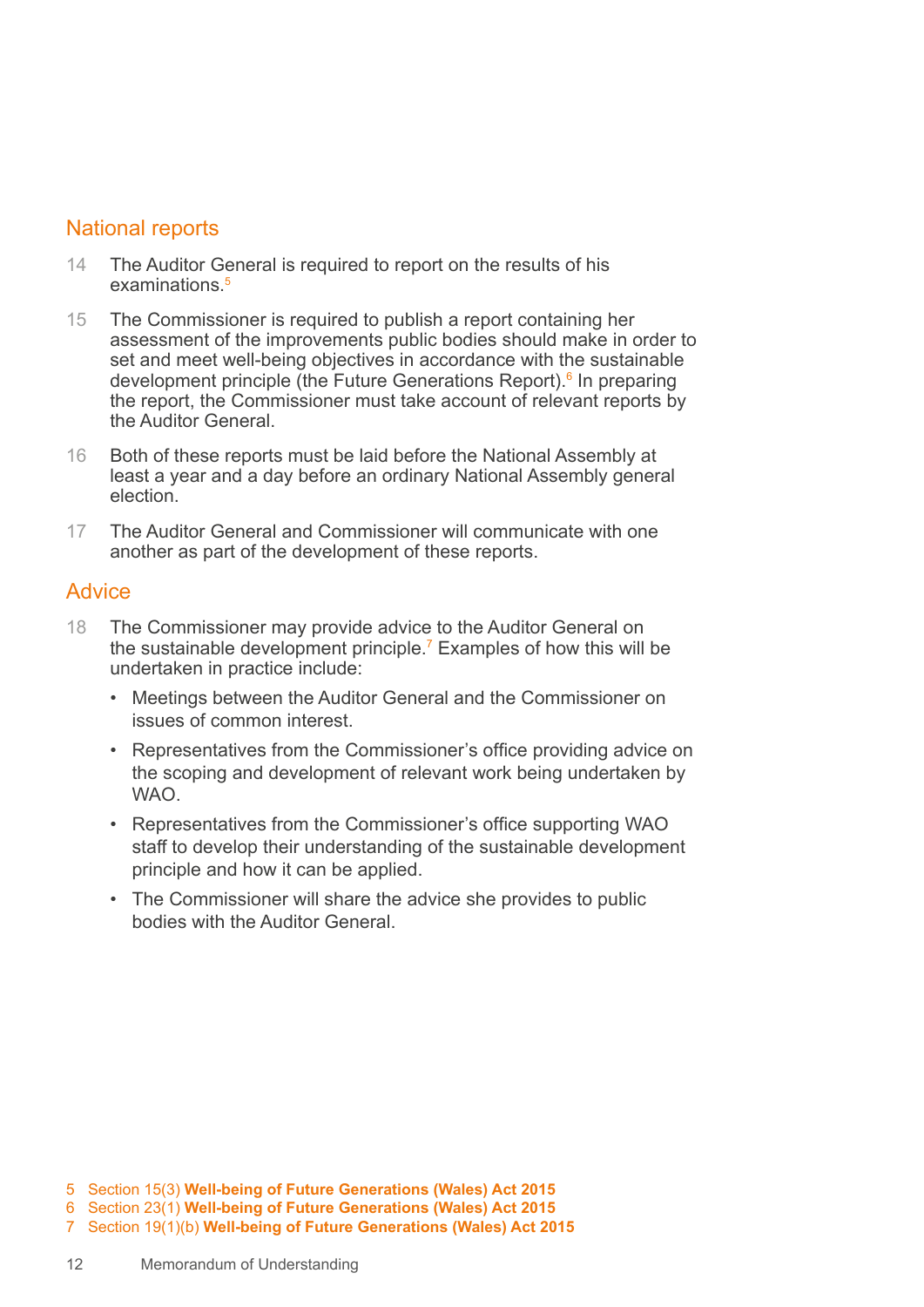### Good practice

- 19 The Act allows for the Commissioner to encourage best practice amongst public bodies, specifically in relation to applying the sustainable development principle when taking steps to meet their well-being objectives.<sup>8</sup>
- 20 Legislation does not prescribe a specific role for the Auditor General in encouraging best practice. However, the Auditor General is committed to improving public services across Wales by identifying and sharing good practice. Much of this is done by the WAO's Good Practice Exchange (GPX), which brings public bodies together at shared learning seminars.
- 21 The Auditor General and Commissioner will therefore seek opportunities to work together to support shared learning and promote good practice by public bodies in relation to the sustainable development principle.

### Maintaining this MoU

22 The Auditor General and Commissioner will review this MoU periodically and refresh it as appropriate.